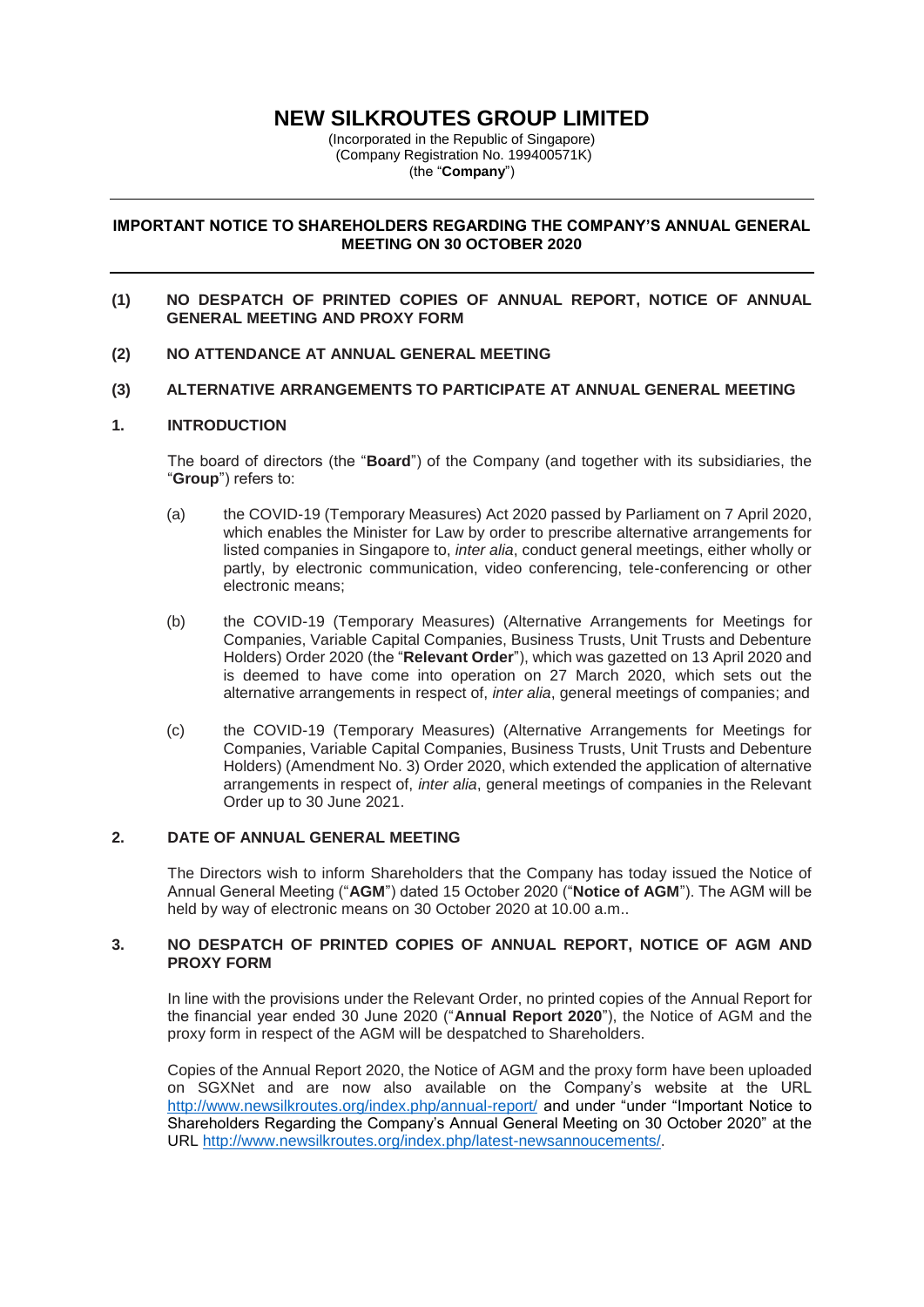A Shareholder will need an internet browser and PDF reader to view these documents on SGXNet and the Company's website.

Shareholders are advised to read the Notice of AGM carefully in order to decide whether they should vote in favour of or against the resolutions, or to abstain from voting on the resolutions, to be tabled at the AGM.

# **4. NO ATTENDANCE AT AGM**

Due to the COVID-19 outbreak in Singapore, Shareholders will not be allowed to physically attend the AGM. Instead, alternative arrangements have been put in place to allow Shareholders to participate at the AGM by (a) watching the AGM proceedings via "live" webcast or listening to the AGM proceedings via "live" audio feed, (b) submitting questions in advance of the AGM, and/or (c) voting by proxy at the AGM. Please see paragraph 5 below for these alternative arrangements.

# **5. ALTERNATIVE ARRANGEMENTS**

The following are the alternative arrangements which have been put in place for the AGM:

*(a) "Live" webcast and "live" audio feed* 

The Company's Chairman, Dr Goh Jin Hian, will conduct the proceedings of the AGM by way of electronic means. Shareholders will be able to watch these proceedings through a "live" webcast via their mobile phones, tablets or computers or listen to these proceedings through a "live" audio feed. In order to do so, Shareholders must follow these steps:

• Shareholders who wish to watch the "live" webcast or listen to the "live" audio feed must pre-register by 10.00 a.m. on 27 October 2020, at the URL [https://globalmeeting.bigbangdesign.co/newsilkroutes/.](https://globalmeeting.bigbangdesign.co/newsilkroutes/)

Following the authentication of the Shareholders' status as shareholders, authenticated Shareholders will receive email instructions on how to access the webcast and audio feed of the AGM proceedings by 10.00 a.m. on 29 October 2020. Registrants who have received the email instructions must not forward the email instructions to other persons who are not shareholders or who are not entitled to attend the AGM. This is to avoid any technical disruption or overload to the "live" webcast or "live" audio feed.

- Shareholders who do not receive an email by 10.00 a.m. on 29 October 2020, but who have registered by the deadline of 10.00 a.m. on 27 October 2020, should contact the Company's share registrar, B.A.C.S. Private Limited, at [main@zicoholdings.com](mailto:main@zicoholdings.com) or +65 6593 4848.
- *(b) Submission of questions in advance*

Shareholders may also submit questions related to the resolutions to be tabled for approval at the AGM:

- All questions must be submitted by 10.00 a.m. on 27 October 2020:
	- via the pre-registration website at the URL [https://globalmeeting.bigbangdesign.co/newsilkroutes/;](https://globalmeeting.bigbangdesign.co/newsilkroutes/)
	- in hard copy by sending personally or by post and lodging the same at the registered office of the Company at 456 Alexandra Road, #19-02, Fragrance Empire Building, Singapore 119962; or
	- by email to [ipr@newsilkroutes.org.](mailto:ipr@newsilkroutes.org)

**In view of the COVID-19 situation, Shareholders are strongly encouraged to submit questions electronically via the pre-registration website or email.**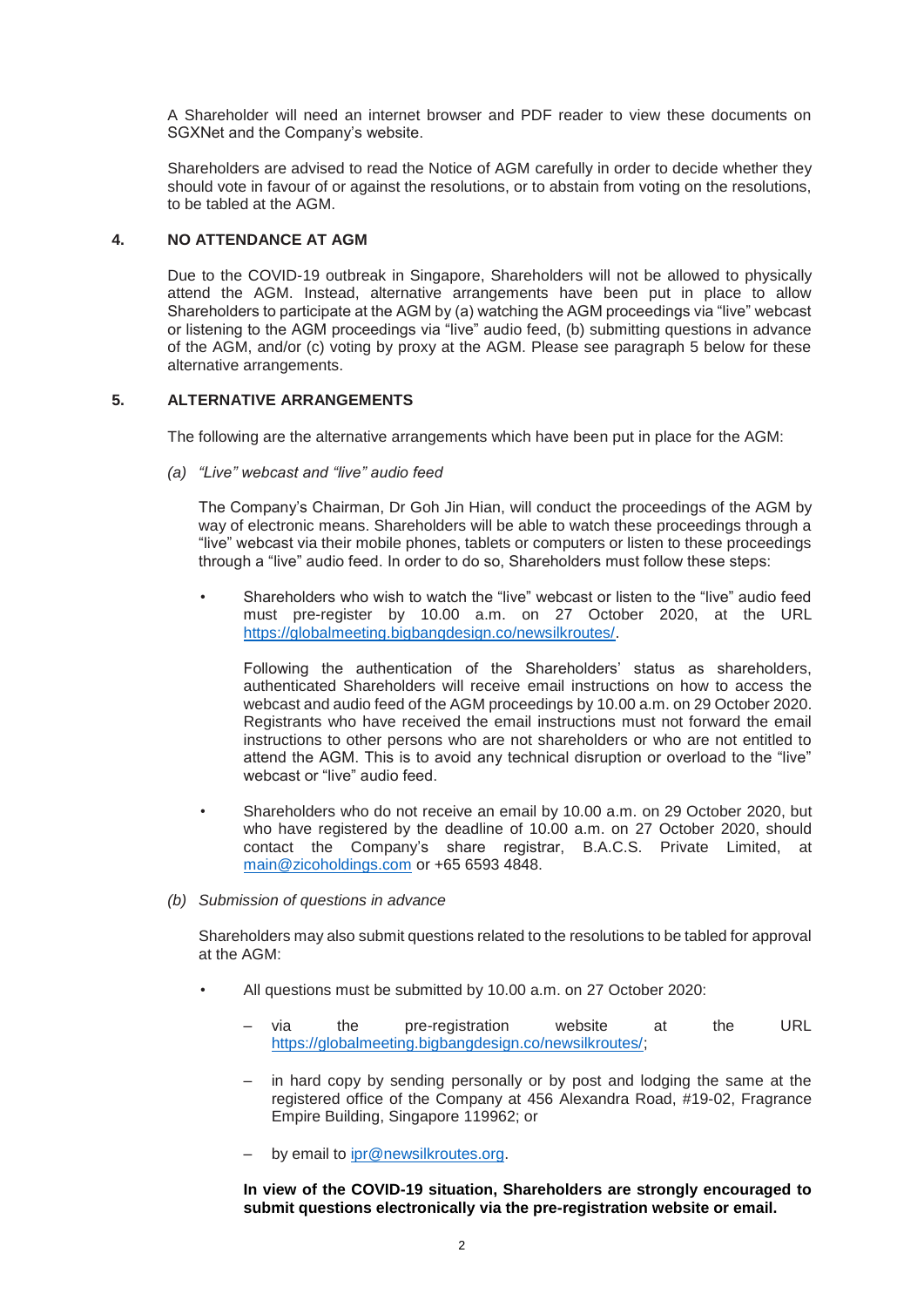- Shareholders will need to identify themselves when posing questions by email or by mail by providing the following details:
	- the Shareholder's full name as it appears on his/her/its CDP/CPF/SRS share records;
	- the Shareholder's NRIC/Passport/UEN number;
	- the Shareholder's contact number and email address; and
	- the manner in which the Shareholder holds his/her/its Shares in the Company (e.g. via CDP, CPF or SRS).

Please note that the Company will not be able to answer questions from persons who provide insufficient details to enable the Company to verify his/her/its shareholder status.

- The Company will address substantial and relevant questions relating to the resolutions to be tabled for approval at the AGM as received from Shareholders either before or during the AGM.
- Please note that Shareholders will not be able to ask questions at the AGM during the "live" webcast and the "live" audio feed, and therefore it is important for Shareholders to submit their questions in advance of the AGM.
- *(c) Proxy voting*

Shareholders will not be able to vote online on the resolutions to be tabled for approval at the AGM. Instead, if Shareholders (whether individual or corporate) wish to exercise their votes, they must submit a proxy form to appoint the Chairman of the AGM to vote on their behalf:

- Shareholders (whether individual or corporate) appointing the Chairman of the AGM as proxy must give specific instructions as to his manner of voting, or abstentions from voting, in the proxy form, failing which the appointment will be treated as invalid.
- The proxy form can be submitted to the Company in hard copy form or by email:
	- in hard copy and sent personally or by post, the proxy form must be deposited at the registered office of the Company's share registrar, B.A.C.S. Private Limited at 8 Robinson Road, #03-00 ASO Building, Singapore 048544; or
	- if by email, the proxy form must be received by the Company's share registrar, B.A.C.S. Private Limited at [main@zicoholdings.com,](mailto:main@zicoholdings.com)

in either case, not less than 48 hours before the time for holding the AGM, and in default the instrument of proxy shall not be treated as valid.

# **In view of the COVID-19 situation, Shareholders are strongly encouraged to submit completed proxy forms electronically via email.**

• Persons who hold their Shares through relevant intermediaries as defined in Section 181 of the Companies Act, Chapter 50 of Singapore (including CPF and/or SRS investors) and who wish to participate in the AGM ("**Relevant Intermediary Participants**") by (a) observing and/or listening to the AGM proceedings via the "live" webcast or the "live" audio feed in the manner provided in paragraph 5(a) above; (b) submitting questions in advance of the AGM in the manner provided in paragraph 5(b) above; and/or (c) appointing the Chairman of the AGM as proxy to attend, speak and vote on their behalf at the AGM, should contact the relevant intermediary (which would include, in the case of CPF and/or SRS investors, their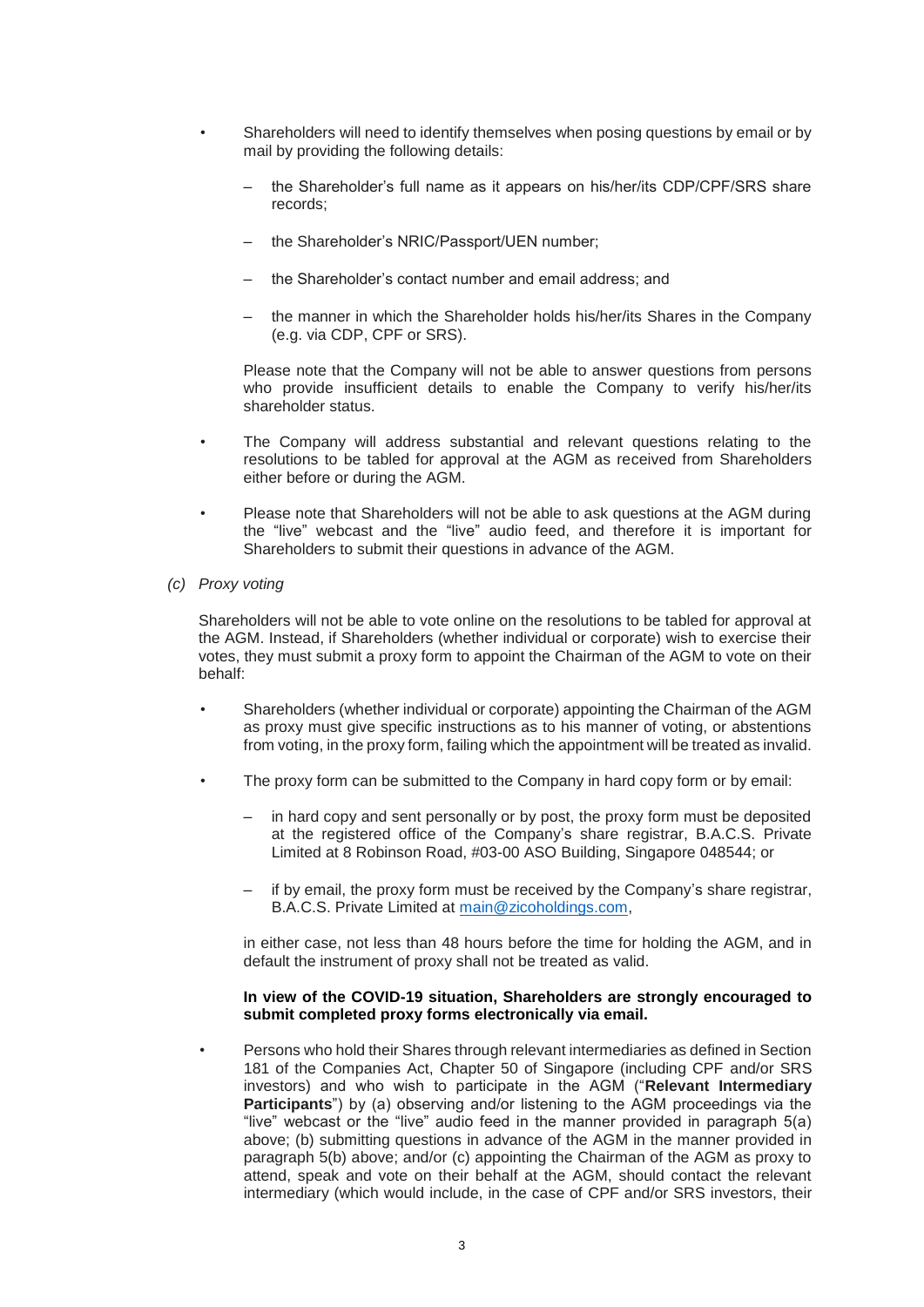respective CPF Agent Banks and/or SRS Operators) through which they hold such shares as soon as possible in order to facilitate the necessary arrangements for them to participate in the AGM. CPF and/or SRS investors who wish to appoint the Chairman of the AGM as proxy should approach their respective CPF Agent Banks and/or SRS Operators to submit their votes by 10.00 a.m. on 20 October 2020 in order to allow sufficient time for their relevant intermediaries to in turn submit a proxy form to appoint the Chairman of the AGM to vote on their behalf not less than 48 hours before the time for holding the AGM.

**Important reminder: The Company would like to remind Shareholders that, with the constantly evolving COVID-19 situation, the situation is fluid and the Company may be required to change its AGM arrangements at short notice. Shareholders should check SGXNet for updates on the AGM.** 

The Company would like to thank all Shareholders for their patience and co-operation in enabling the Company to hold its AGM with the optimum safe distancing measures amidst the current COVID-19 pandemic.

# **BY ORDER OF THE BOARD**

Ong Beng Hong Company Secretary

15 October 2020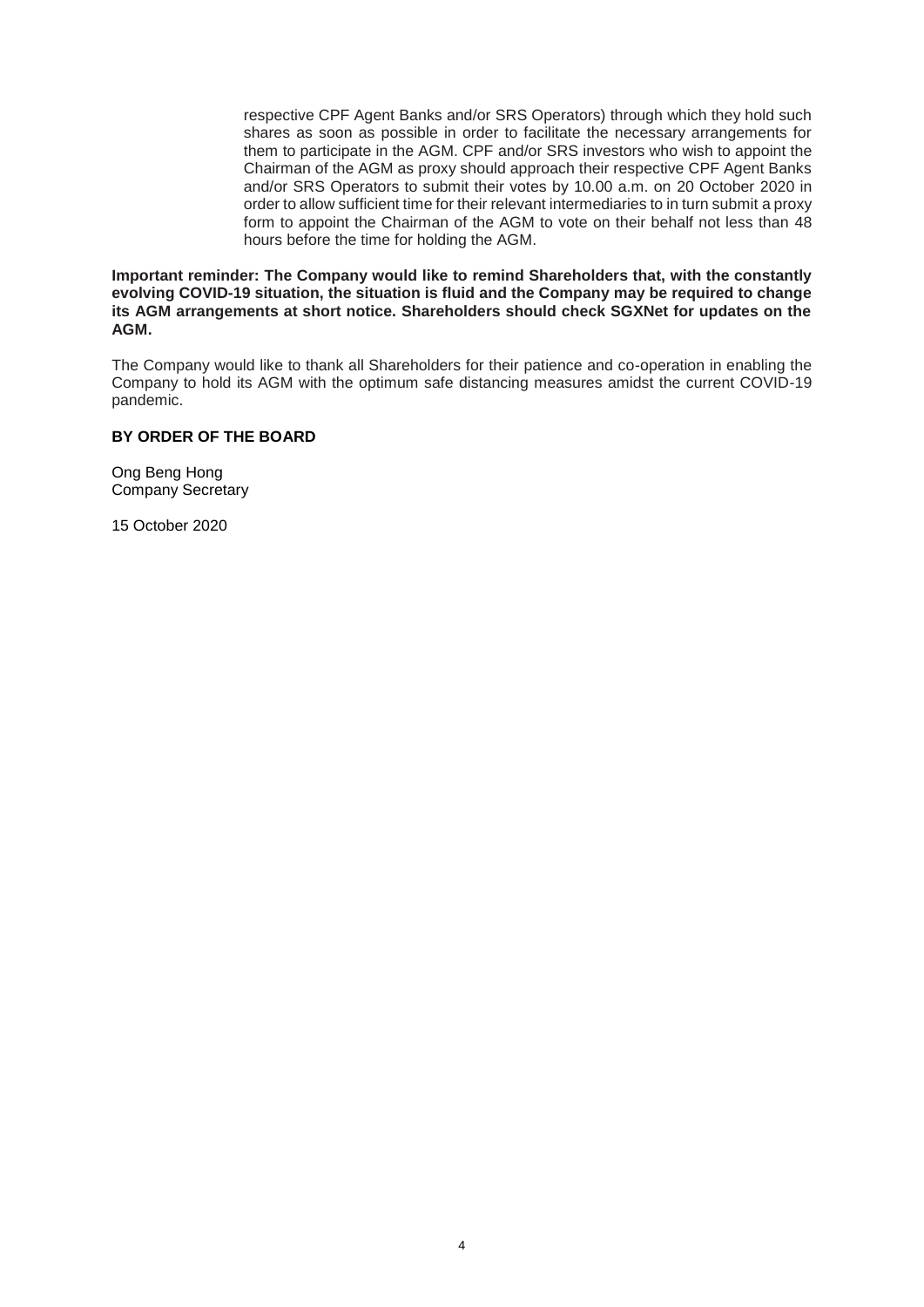**NOTICE IS HEREBY GIVEN** that the Twenty-Seventh Annual General Meeting of **NEW SILKROUTES GROUP LIMITED** (the "**Company**") will be held by way of electronic means on **Friday, 30 October 2020** at **10.00 a.m.** for the following purposes:

# **AS ORDINARY BUSINESS**

- 1. To receive and adopt the Directors' Statement and the Audited Financial Statements of the Company for the financial year ended 30 June 2020 together with the Auditors' Report thereon. **(Resolution 1)**
- 2. To re-elect the following Directors retiring pursuant to Article 91 and Article 97 of the Company's Constitution:

| Dr Goh Jin Hian         | (retiring under Article 91) | (Resolution 2) |
|-------------------------|-----------------------------|----------------|
| Mr Shen Yuyun           | (retiring under Article 97) | (Resolution 3) |
| Mr Chua Siong Kiat      | (retiring under Article 97) | (Resolution 4) |
| Mr Darrell Lim Chee Lek | (retiring under Article 97) | (Resolution 5) |

*Dr Goh Jin Hian will, upon re-election as Director of the Company, remain as the Non-Independent Non-Executive Chairman, and will be considered non-independent.* 

*Mr Shen Yuyun will, upon re-election as Director of the Company, remain as an Executive Director.* 

*Mr Chua Siong Kiat will, upon re-election as Director of the Company, remain as an Independent Non-Executive Director and the chairman of the Audit and Risk Committee and a member of the Remuneration Committee, and will be considered independent.* 

*Mr Darrell Lim Chee Lek will, upon re-election as Director of the Company, remain as an Independent Non-Executive Director, the Lead Independent Director and the chairman of the Remuneration Committee, a member of the Audit and Risk Committee and a member of the Nominating Committee.* 

- 3. To approve the payment of Directors' fees of S\$267,000 to the independent and/or non-executive Directors of<br>the Company for the financial year ending 30 June 2021 to be paid quarterly in arrears. (Resolution 6) the Company for the financial year ending 30 June 2021 to be paid quarterly in arrears.
- 4. To appoint Crowe Horwath First Trust LLP as the Auditors of the Company in place of the retiring Auditors, Deloitte & Touche LLP, to hold office until the conclusion of the next annual general meeting and to authorise the Directors to fix their remuneration. **(Resolution 7)**

[See Explanatory Note (i)]

5. To transact any other ordinary business which may properly be transacted at an Annual General Meeting.

By Order of the Board

Ong Beng Hong Company Secretary

Singapore, 15 October 2020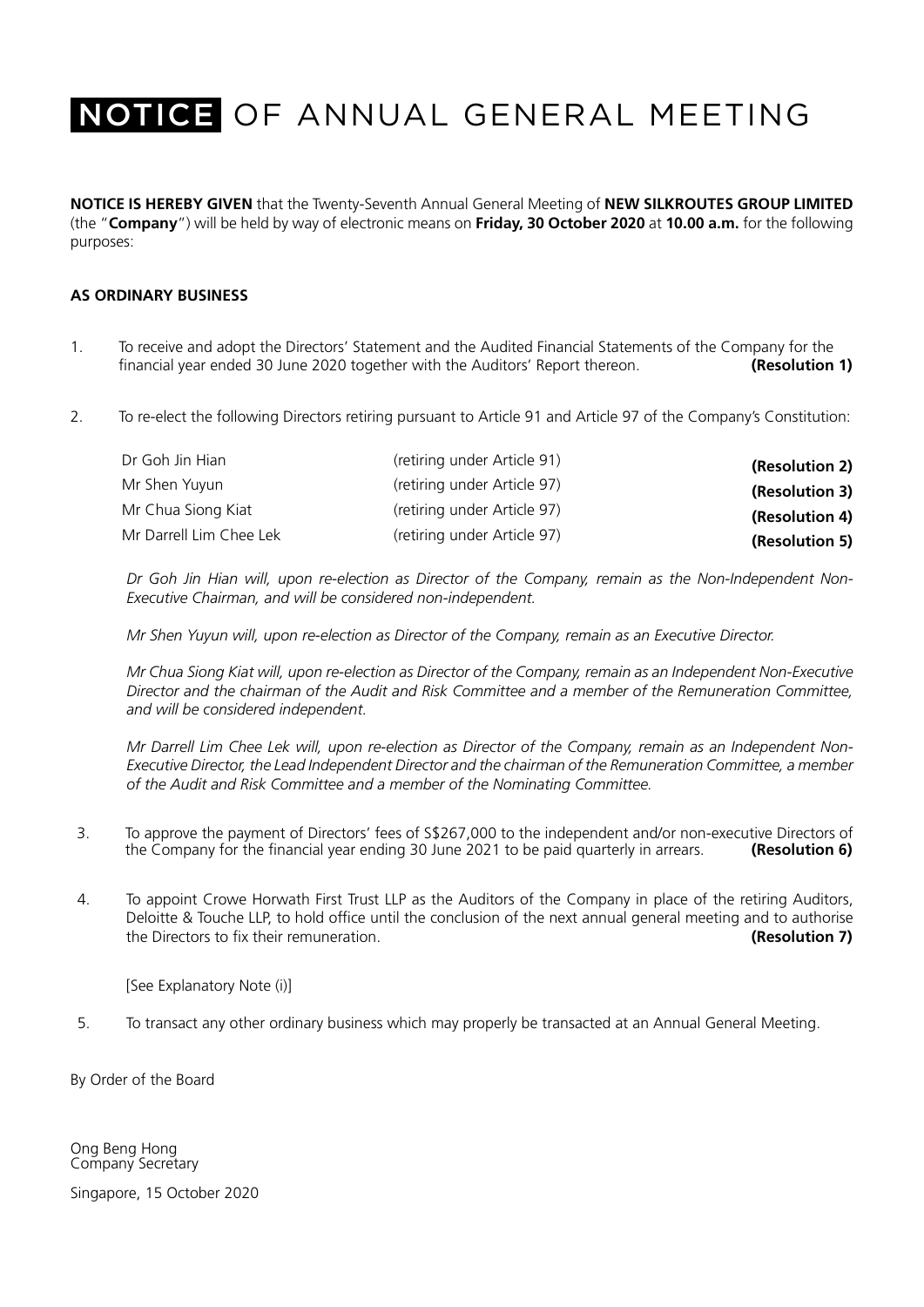### **Explanatory Note:**

(i) Ordinary Resolution 7 proposed in item 4 above is to approve the appointment of Crowe Horwath First Trust LLP ("**Crowe**") as Auditors of the Company in place of the retiring Auditors, Deloitte & Touche LLP ("**Deloitte**"), and to authorise the Directors to fix their remuneration.

The Company has received the notice of nomination from a shareholder, Dr Foong Siew Hong, dated 8 October 2020 on the appointment of Crowe in place of the retiring Auditors, Deloitte. Deloitte has served as the External Auditors of the Company and its subsidiaries (the "**Group**") since 31 October 2018.

As part of the ongoing efforts of the Company to manage its overall business costs and expenses in view of the current economic situation while the Company is in the midst of evaluating growth initiatives and implementing new investment parameters, the Audit and Risk Committee ("**ARC**") and the Board are of the view that it would be appropriate and timely to effect a change of the auditors of the Company. The change of Auditors would result in a substantial reduction in audit fees for the financial year ended 30 June 2021. The quality of the audit services to be provided by Crowe is expected to be comparable to that currently provided by Deloitte and the reduction in cost is not expected to affect the quality of the audit. There will be no change in the scope of the audit to be undertaken by Crowe. The ARC has also considered the Audit Quality Indicators listed in the Audit Quality Indicators Disclosure Framework issued by the Accounting and Corporate Regulatory Authority of Singapore ("**ACRA**") in assessing the suitability of Crowe as the Company's new Auditors. Upon recommendation from the ARC and after due deliberation, the Board is of the view that it would be in the best interests of the Company to effect a change of Auditors with effect from the financial year ending 30 June 2021. Accordingly, Deloitte will not be seeking re-appointment at the forthcoming Annual General Meeting of the Company.

Crowe is one of the leading mid-tier public accounting and consulting firms in Singapore that provides audit, advisory, tax, outsourcing and fund administration solutions to a diverse and international clientele including public-listed entities, multinational corporations and financial institutions. Crowe was awarded the 2018 Growth Award (Open Category) and the 2016 Best Practice Award (Large Practice Category) by the Institute of Singapore Chartered Accountants. It provides external and internal audit, tax and accounting services to many public-listed corporations in Singapore, and has acted as the reporting accountant in various initial public offerings in Singapore. Crowe's clients in Singapore include public-listed entities, enterprises and statutory boards, which span across a broad range of industries such as manufacturing, trading and distribution, financial markets, telecommunications, healthcare, shipping, waste management, leisure, education, information technology, food and beverage and logistics amongst others. Crowe and the audit engagement partner have experience auditing listed and private companies in similar business activities as the Company in Singapore and various countries including China. Some of Crowe's existing clients listed on the SGX-ST are CWX Global Limited, KTL Global Limited and Star Pharmaceutical Limited.

Crowe is also a member of Crowe Global, the fifth largest accounting network in Asia-Pacific with over 200 independent accounting and advisory services firms in close to 130 countries around the world. As a network firm of Crowe Global, Crowe is committed to providing impeccable quality and highly integrated service delivery with the full support of Crowe Global Methodology, technical resources and knowledge databases. More information about Crowe, its values and its services can be found on Crowe's website at https://www.crowe.com/sg.

The audit, engagement partner, Mr Alfred Cheong Keng Chuan, will be responsible for statutory audit services of the Company and its subsidiaries. Mr Cheong has more than 20 years of experience in audit and assurance services and is a practising member of the Institute of Singapore Chartered Accountants and a public accountant registered with ACRA. The audit engagement team will be led by Mr Cheong, assisted by an engagement manager and other team members. There will also be an Engagement Quality Control Review Partner, who is an experienced partner to ensure that the engagement team provides independent and objective viewpoints on the audit.

The ARC has enquired on whether the audit engagement partner has been subject to the Practice Monitoring Programme review by ACRA. In this regard, the ARC has noted that the audit engagement partner has passed his latest Practice Monitoring Programme review by ACRA.

The Board, with the concurrence of the ARC, is satisfied that Crowe will be able to meet the audit requirements of the Group after having considered factors such as the adequacy of the resources and experience of Crowe and the audit engagement partner assigned to the audit, Crowe's other audit engagements, the size and complexity of the Group, and the number and experience of supervisory and professional staff who will be assigned to the Group's audit. Crowe has given their consent to be appointed as the Auditors, subject to the approval of the shareholders at the Annual General Meeting.

Assuming that Ordinary Resolution 7 is approved by the shareholders, Crowe will be appointed as the auditor of the Company's Singapore-incorporated subsidiaries and significant associated companies. Pursuant to Rule 715(2) of the Listing Manual, the Company must engage a suitable auditing firm for its significant foreign-incorporated subsidiaries and associated companies. Crowe will perform work on significant foreign-incorporated subsidiaries and associated companies, including engaging the relevant team located in the specific jurisdiction with the respective local domain knowledge to audit these entities.

The Directors wish to express their appreciation for the services rendered by Deloitte in the past. The appointment of Crowe as Auditors in place of Deloitte will take effect subject to the approval of the same by the shareholders at the Annual General Meeting.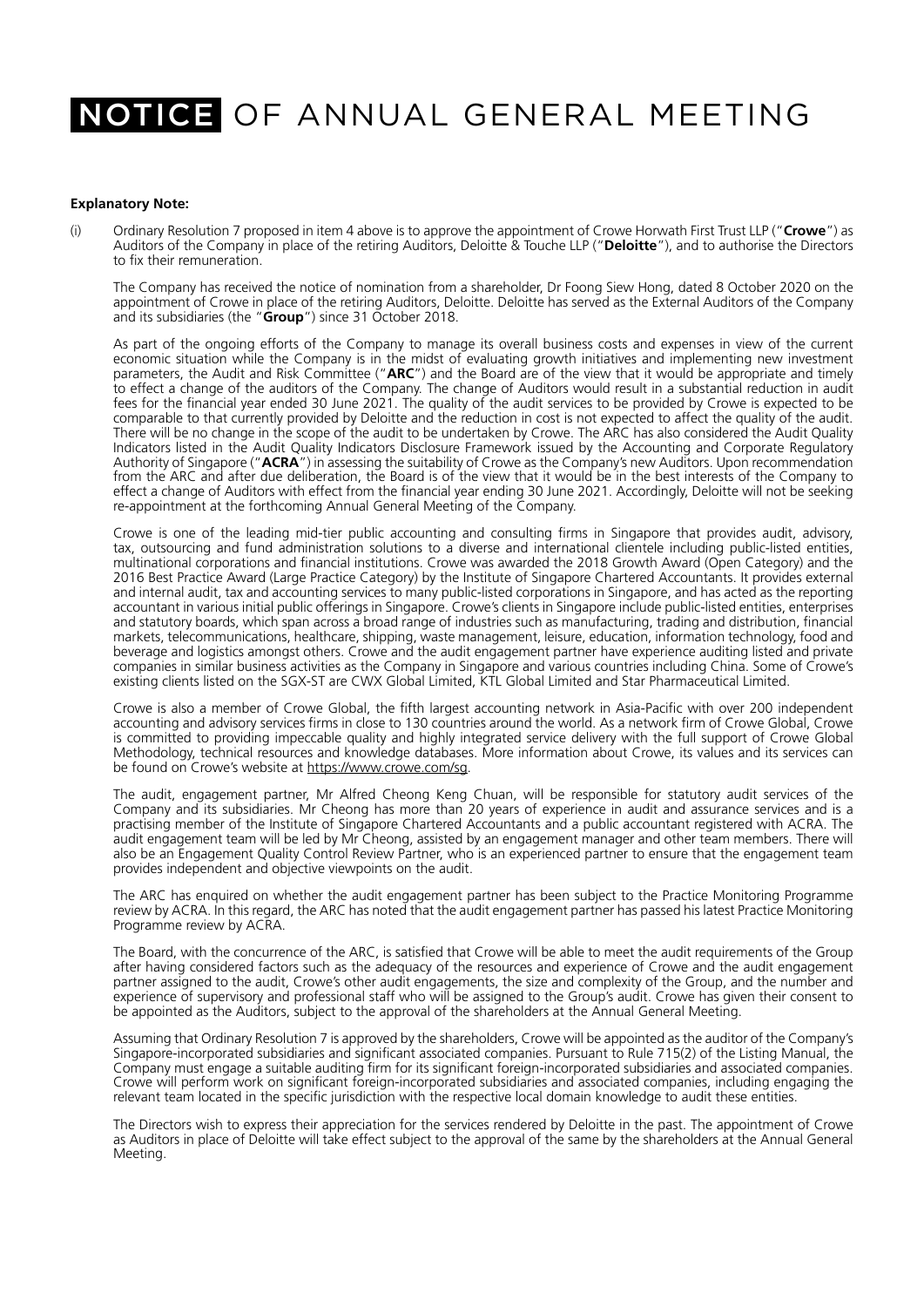In accordance with Rule 1203(5) of the Listing Manual of the SGX-ST:

- (a) the outgoing Auditors, Deloitte have given their professional clearance to Crowe and confirmed that they are not aware of any professional reasons why the new Auditors, Crowe, should not accept appointment as Auditors of the Company;
- (b) the Directors confirm that there were no disagreements with Deloitte on accounting treatments within the last 12 months;
- (c) the Directors confirm that they are not aware of any circumstances connected with the proposed change of Auditors that should be brought to the attention of shareholders of the Company;
- (d) the specific reasons for the proposed change of Auditors has been disclosed above. The proposed change of Auditors is neither due to the resignation of Deloitte as Auditors of the Company, nor due to Deloitte declining to stand for re-appointment nor due to the dismissal of Deloitte as Auditors of the Company; and
- (e) the Directors confirm that the Company has complied with Rule 712 and Rule 715 of the Listing Manual of the SGX-ST in relation to the proposed appointment of Crowe.

### **Notes:**

(1) Alternative arrangements relating to, among others, attendance, submission of questions in advance and/or voting by proxy at the Annual General Meeting are set out in the Company's announcement dated 15 October 2020 entitled "Important Notice to Shareholders Regarding the Company's Annual General Meeting on 30 October 2020" which has been uploaded together with this Notice on SGXNet on the same day. The announcement may also be accessed at the URL http://www.newsilkroutes. org/index.php/latest-newsannoucements/.

In particular, the Annual General Meeting will be held by way of electronic means and a member will be able to watch the proceedings of the Annual General Meeting through a "live" webcast via his/her/its mobile phones, tablets or computers or listen to these proceedings through a "live" audio feed via telephone. In order to do so, a member who wishes to watch the "live" webcast or listen to the "live" audio feed must pre-register by 10.00 a.m. on 27 October 2020, at the URL https:// globalmeeting.bigbangdesign.co/newsilkroutes/. Following authentication of his/her/its status as members, authenticated members will receive email instructions on how to access the webcast and audio feed of the proceedings of the Annual General Meeting by 29 October 2020. Members who have received the email instructions must not forward the email instructions to other persons who are not members or who are not entitled to attend the Annual General Meeting. This is to avoid any technical disruption or overload to the "live" webcast or "live" audio feed.

A member may also submit questions related to the resolutions to be tabled for approval at the Annual General Meeting. To do so, all questions must be submitted by 10.00 a.m. on 27 October 2020:

- (a) via the pre-registration website at the URL https://globalmeeting.bigbangdesign.co/newsilkroutes/;
- (b) in hard copy by sending personally or by post and lodging the same at the registered office of the Company at 456 Alexandra Road, #19-02 Fragrance Empire Building, Singapore 119962; or
- (c) by email to ipr@newsilkroutes.org.

Members will need to identify themselves when posing questions by email or by mail by providing the following details:

- (a) the member's full name as it appears on his/her/its CDP/CPF/SRS share records;
- (b) the member's NRIC/Passport/UEN number;
- (c) the member's contact number and email address; and
- (d) the manner in which the member holds his/her/its shares in the Company (e.g. via CDP, CPF or SRS).

The Company will not be able to answer questions from persons who provide insufficient details to enable the Company to verify his/her/its shareholder status.

The Company will address substantial and relevant questions relating to the resolutions to be tabled for approval at the Annual General Meeting as received from members either before or during the Annual General Meeting.

Please note that members will not be able to ask questions at the Annual General Meeting "live" during the webcast and the audio feed, and therefore it is important for members to submit their questions in advance of the Annual General Meeting.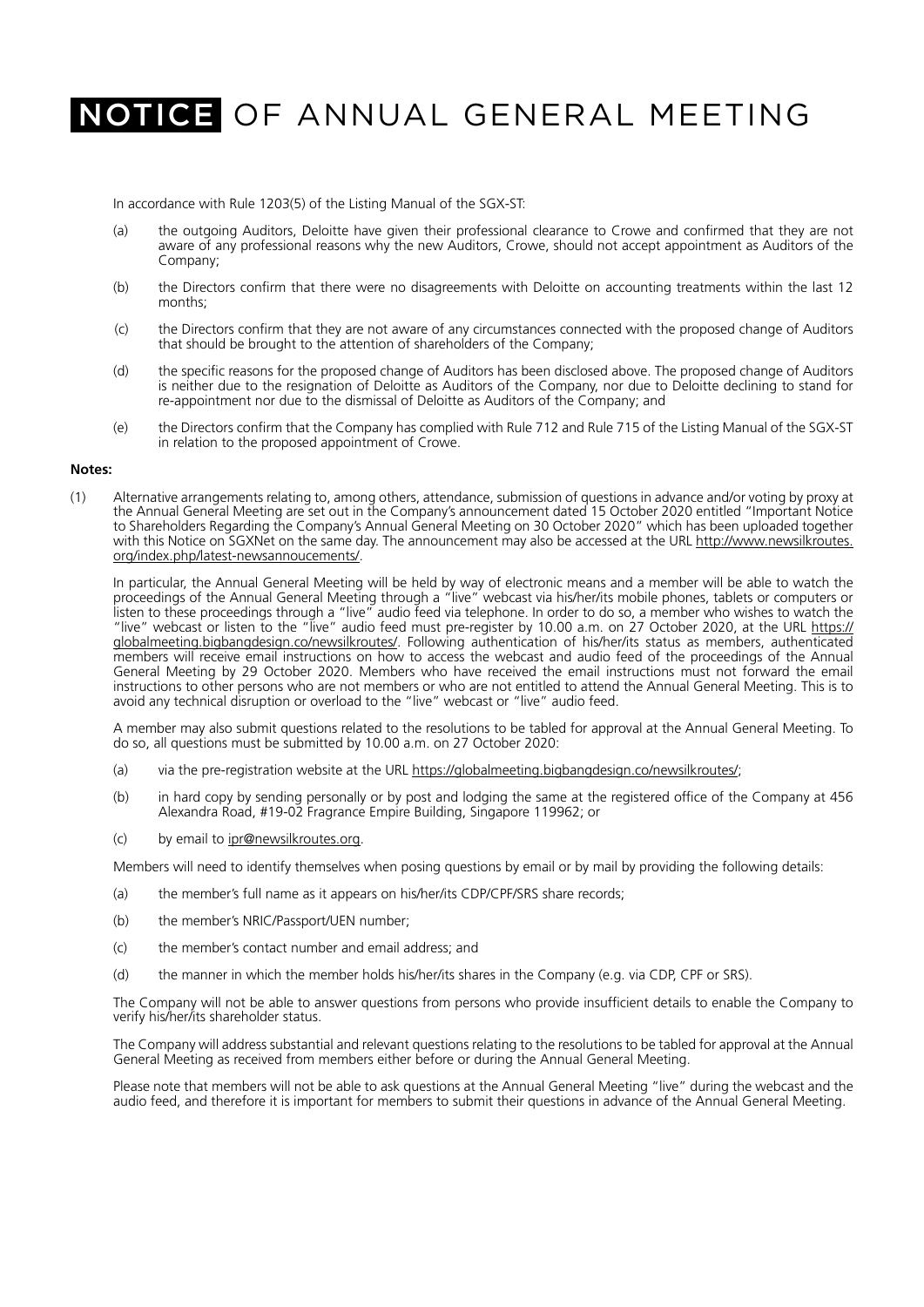- (2) **A member will not be able to attend the Annual General Meeting in person. If a member (whether individual or corporate) wishes to exercise his/her/its voting rights at the Annual General Meeting, he/she/it must appoint the Chairman of the Annual General Meeting as his/her/its proxy to attend, speak and vote on his/her/its behalf at the Annual General Meeting.** In appointing the Chairman of the Annual General Meeting as proxy, a member (whether individual or corporate) must give specific instructions as to voting, or abstentions from voting, in the form of proxy, failing which the appointment will be treated as invalid. The accompanying proxy form for the Annual General Meeting may be accessed at the Company's website at the URL http://www.newsilkroutes.org/index.php/latest-newsannoucements/ under "Important Notice to Shareholders Regarding the Company's Annual General Meeting on 30 October 2020" and has also been made available on SGXNet.
- (3) The Chairman of the Annual General Meeting, as proxy, need not be a member of the Company. The instrument appointing the Chairman of the Annual General Meeting as proxy, together with the power of attorney or other authority under which it is signed (if applicable) or a notarially certified copy thereof, must:
	- (a) if sent personally or by post, be deposited at the office of the Company's share registrar, **B.A.C.S. Private Limited** at **8 Robinson Road, #03-00 ASO Building, Singapore 048544**; or
	- (b) if submitted by email, be received by the Company's share registrar, **B.A.C.S. Private Limited** at main@zicoholdings. com,

in either case, not less than 48 hours before the time for holding the Annual General Meeting, and in default the instrument of proxy shall not be treated as valid.

A member who wishes to submit an instrument of proxy must first download, complete and sign the proxy form, before submitting it by post to the address provided above, or before scanning and sending it by email to the email address provided above.

#### **In view of the COVID-19 situation and the related safe distancing measures which may make it difficult for members to submit completed proxy forms by post, members are strongly encouraged to submit completed proxy forms electronically via email.**

- (4) The instrument appointing the Chairman of the Annual General Meeting as proxy must be signed by the appointor or his attorney duly authorised in writing. Where the instrument appointing the Chairman of the Annual General Meeting as proxy is executed by a company, it must be either under its common seal or signed on its behalf by a duly authorised officer or attorney.
- (5) In the case of a member whose shares are entered against his/her name in the Depository Register, the Company may reject any instrument appointing the Chairman of the Annual General Meeting as proxy lodged if such member, being the appointor, is not shown to have shares entered against his/her name in the Depository Register as at 72 hours before the time appointed for holding the Annual General Meeting, as certified by The Central Depository (Pte) Limited to the Company.
- (6) Persons who hold shares through relevant intermediaries (as defined in Section 181 of the Companies Act, Chapter 50 of Singapore), including CPF and SRS investors, and who wish to participate in the Annual General Meeting ("**Relevant Intermediary Participants**") by (a) observing and/or listening to the Annual General Meeting proceedings via the "live" webcast or the "live" audio feed in the manner provided in Note 1 above; (b) submitting questions in advance of the Annual General Meeting in the manner provided in Note 1 above; and/or (c) appointing the Chairman of the Annual General Meeting as proxy to attend, speak and vote on their behalf at the Annual General Meeting, should contact the relevant intermediary (which would include, in the case of CPF and SRS investors, their respective CPF Agent Banks and SRS Operators) through which they hold such shares as soon as possible in order to facilitate the necessary arrangements for them to participate in the Annual General Meeting. CPF or SRS investors who wish to appoint the Chairman of the Annual General Meeting as proxy should approach their respective CPF Agent Banks or SRS Operators to submit their votes by 10.00 a.m. on 20 October 2020.
- (7) The Annual Report for the financial year ended 30 June 2020 may be accessed at the Company's website at the URL http:// www.newsilkroutes.org/index.php/annual-report/. The Annual Report has also been made available on SGXNet.

### **Personal Data Privacy:**

By pre-registering for the "live" webcast, submitting an instrument appointing the Chairman of the Annual General Meeting as proxy to attend, speak and vote at the Annual General Meeting and/or any adjournment thereof, or submitting any details of Relevant Intermediary Participants in connection with the Annual General Meeting, a member of the Company (i) consents to the collection, use and disclosure of the member's personal data by the Company (or its agents) for the purpose of the processing and administration by the Company (or its agents) of proxies and representatives appointed for the Annual General Meeting (including any adjournment thereof), the preparation and compilation of the attendance lists, minutes and other documents relating to the Annual General Meeting (including any adjournment thereof), the publication of the names and comments of the members at the Annual General Meeting and in order for the Company (or its agents) to comply with any applicable laws, listing rules, regulations and/or guidelines (collectively, the "**Purposes**"), (ii) warrants that where the member discloses the personal data of the member's proxy(ies) and/or representative(s) to the Company (or its agents), the member has obtained the prior consent of such proxy(ies) and/ or representative(s) for the collection, use and disclosure by the Company (or its agents) of the personal data of such proxy(ies) and/or representative(s) for the Purposes, and (iii) agrees that the member will indemnify the Company in respect of any penalties, liabilities, claims, demands, losses and damages as a result of the member's breach of warranty.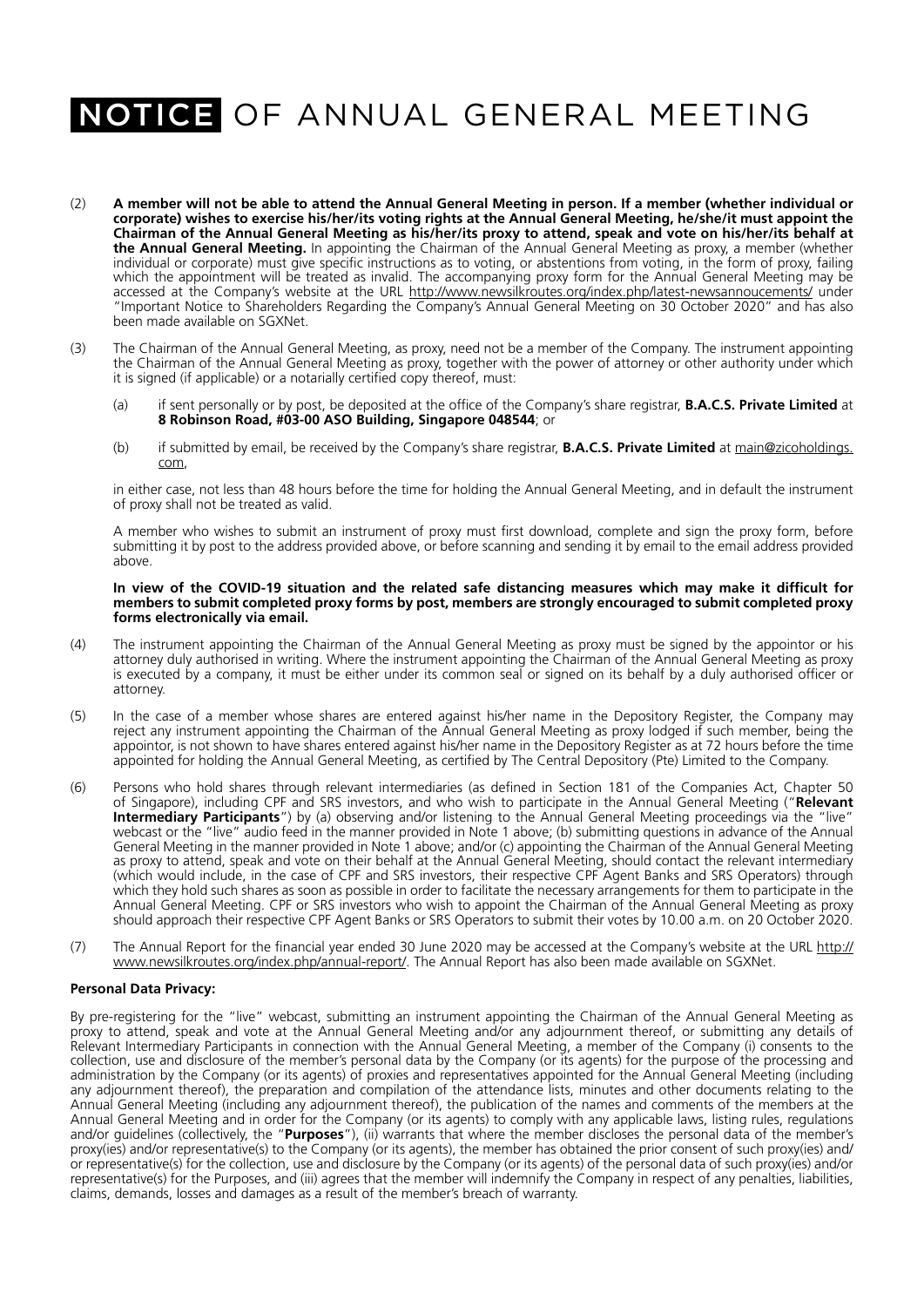| <b>NEW SILKROUTES GROUP LIMITED</b><br>(Company Registration No. 199400571K)<br>(Incorporated in The Republic of Singapore)<br><b>PROXY FORM</b><br><b>ANNUAL GENERAL MEETING</b><br>(Please see notes overleaf before completing this Form)<br>A printed copy of this form will NOT be despatched<br>to members. | <b>IMPORTANT:</b><br>1. Alternative arrangements relating to, among others, attendance, submission of<br>questions in advance and/or voting by proxy at the Annual General Meeting are set<br>out in the Company's announcement dated 15 October 2020 entitled "Important<br>Notice to Shareholders Regarding the Company's Annual General Meeting on 30<br>October 2020" which has been uploaded together with the Notice of Annual<br>General Meeting dated 15 October 2020 on SGXNet on the same day. The<br>announcement may also be accessed at the URL http://www.newsilkroutes.org/<br>index.php/latest-newsannoucements/.<br>2. A member will not be able to attend the Annual General Meeting in person. If<br>a member (individual or corporate) wishes to exercise his/her/its voting rights at<br>the Annual General Meeting, he/she/it must appoint the Chairman of the Annual<br>General Meeting as his/her/its proxy to attend, speak and vote on his/her/its behalf<br>at the Annual General Meeting. In appointing the Chairman as proxy, a member<br>(whether individual or corporate) must give specific instructions as to voting, or<br>abstentions from voting, in the form of proxy, failing which the appointment will<br>be treated as invalid.<br>3. This Proxy Form is not valid for use and shall be ineffective for all intents and<br>purposes if used or purported to be used by CPF/SRS investors who hold ordinary |  |  |  |
|-------------------------------------------------------------------------------------------------------------------------------------------------------------------------------------------------------------------------------------------------------------------------------------------------------------------|-----------------------------------------------------------------------------------------------------------------------------------------------------------------------------------------------------------------------------------------------------------------------------------------------------------------------------------------------------------------------------------------------------------------------------------------------------------------------------------------------------------------------------------------------------------------------------------------------------------------------------------------------------------------------------------------------------------------------------------------------------------------------------------------------------------------------------------------------------------------------------------------------------------------------------------------------------------------------------------------------------------------------------------------------------------------------------------------------------------------------------------------------------------------------------------------------------------------------------------------------------------------------------------------------------------------------------------------------------------------------------------------------------------------------------------------------------|--|--|--|
|                                                                                                                                                                                                                                                                                                                   | shares through their CPF/SRS funds. CPF/SRS investors who wish to vote should<br>approach their respective CPF Agent Banks or SRS Operators to submit their votes<br>by 10.00 a.m. on 20 October 2020.                                                                                                                                                                                                                                                                                                                                                                                                                                                                                                                                                                                                                                                                                                                                                                                                                                                                                                                                                                                                                                                                                                                                                                                                                                              |  |  |  |
| I/We.                                                                                                                                                                                                                                                                                                             | (Name),                                                                                                                                                                                                                                                                                                                                                                                                                                                                                                                                                                                                                                                                                                                                                                                                                                                                                                                                                                                                                                                                                                                                                                                                                                                                                                                                                                                                                                             |  |  |  |

NRIC/Passport (delete as appropriate) Number:

of (Address)

being a member/members of **NEW SILKROUTES GROUP LIMITED** (the "**Company**"), hereby appoint the Chairman of the Annual General Meeting (the "**Meeting**") as my/our proxy to attend and to vote for me/us on my/our behalf at the Meeting of the Company to be held by way of electronic means on Friday, 30 October 2020 at 10.00 a.m. and at any adjournment thereof.

I/We direct the Chairman of the Meeting as my/our proxy to vote for, against and/or abstain from voting on the Resolutions proposed at the Meeting as indicated hereunder.

| No.          | <b>Resolutions relating to:</b>                                                                    | For* | Against* | Abstain* |
|--------------|----------------------------------------------------------------------------------------------------|------|----------|----------|
|              | Directors' Statement and Audited Financial Statements for the<br>financial year ended 30 June 2020 |      |          |          |
| <sup>2</sup> | Re-election of Dr Goh Jin Hian as a Director                                                       |      |          |          |
| 3            | Re-election of Mr Shen Yuyun as a Director                                                         |      |          |          |
| 4            | Re-election of Mr Chua Siong Kiat as a Director                                                    |      |          |          |
| 5            | Re-election of Mr Darrell Lim Chee Lek as a Director                                               |      |          |          |
| 6            | Approval of Directors' fees amounting to S\$267,000 for the financial<br>year ending 30 June 2021  |      |          |          |
| 7            | Appointment of Crowe Horwath First Trust LLP as Auditors in place of<br>Deloitte & Touche LLP      |      |          |          |

\* If you wish to exercise all your votes "For" or "Against" the Resolution or to abstain from voting on the Resolution in respect of all your votes, please indicate your vote "For" or "Against" or "Abstain" with "X" within the box provided. Alternatively, if you wish to exercise some and not all of your votes both "For" and "Against" the relevant Resolution and/or to abstain from voting in respect of the relevant Resolution, please indicate the number of votes as appropriate.

Dated this day of 2020

|                         | Total number of Shares in: | No. of Shares |  |  |
|-------------------------|----------------------------|---------------|--|--|
|                         | (a) CDP Register           |               |  |  |
| (b) Register of Members |                            |               |  |  |

*Signature of Shareholder(s) or Common Seal of Corporate Shareholder*

**IMPORTANT: PLEASE READ NOTES ON THE REVERSE.**